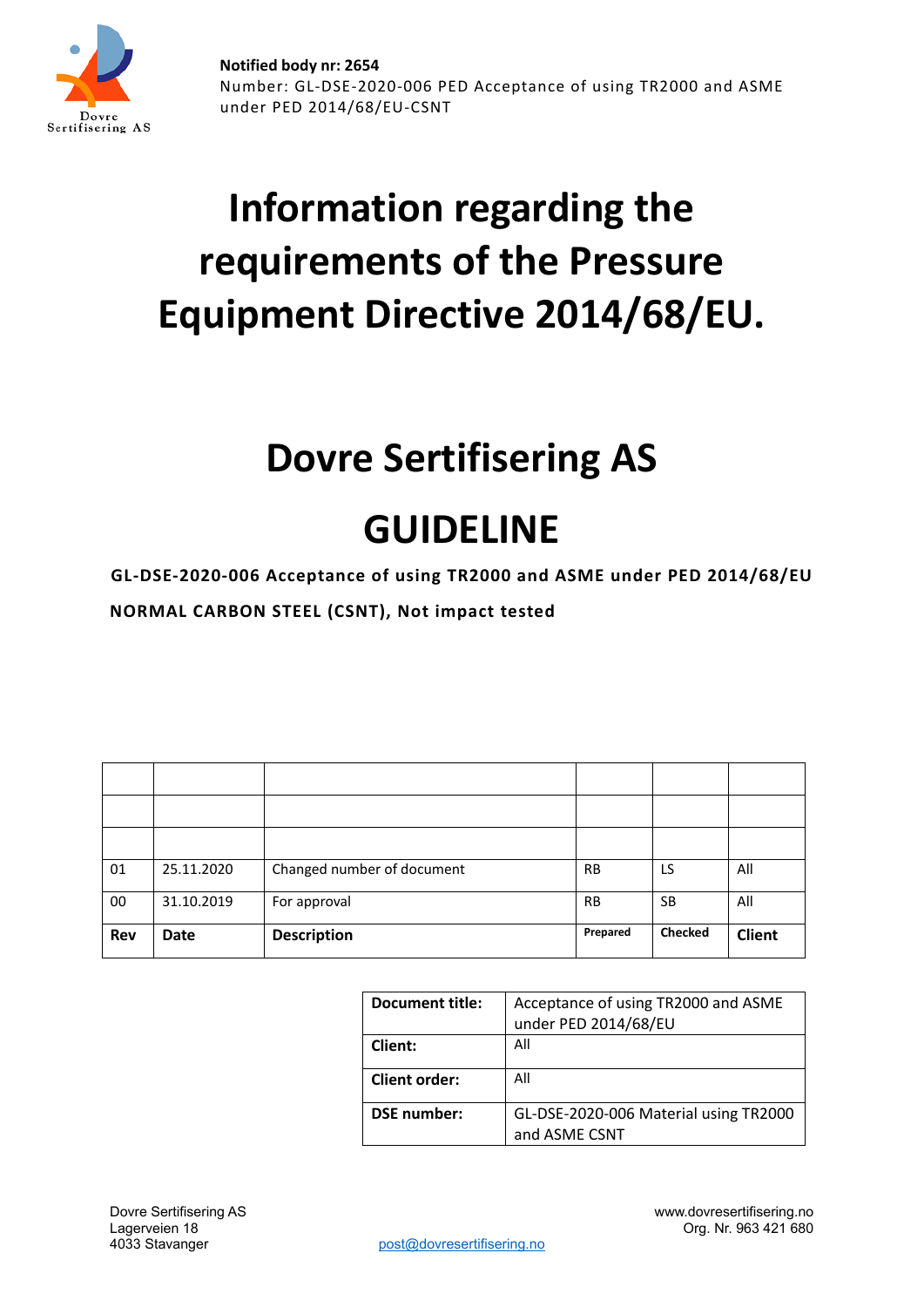

#### **Contents**

### <span id="page-1-0"></span>**1.** Materials included in this document

| <b>Standard</b> | Grade      | Form          |
|-----------------|------------|---------------|
| ASTM A106       | B          | Pipe          |
| API 5L          | PSL 1 E    | Pipe          |
| A672            | C60        | Pipe          |
| A234            | <b>WPB</b> | Pipe fittings |
| A105            |            | Forging       |
| A516            | 60         | Plate         |
| A516            | 70         | Plate         |

#### <span id="page-1-1"></span>**2.** Properties for allowable stress

Allowable stresses within the applicable temperature range are defined in ASME B31.3 for each material grade (Table A-1).

#### <span id="page-1-2"></span>**3.** Temperature and toughness

These materials require ISO Charpy V impact testing if they are used at temperatures below  $0^0$ C.

Since the MDS limits the chemical composition and the stresses are 20% lower than for the European Harmonised standards, these materials are not to be used below - $15^{\circ}$ C.

For use of A105 down to -29 $^0$ C the following requirements are made.

- Material is Grain refined.
- Normalising heat treatment.
- Reduction ratio is at least 4:1.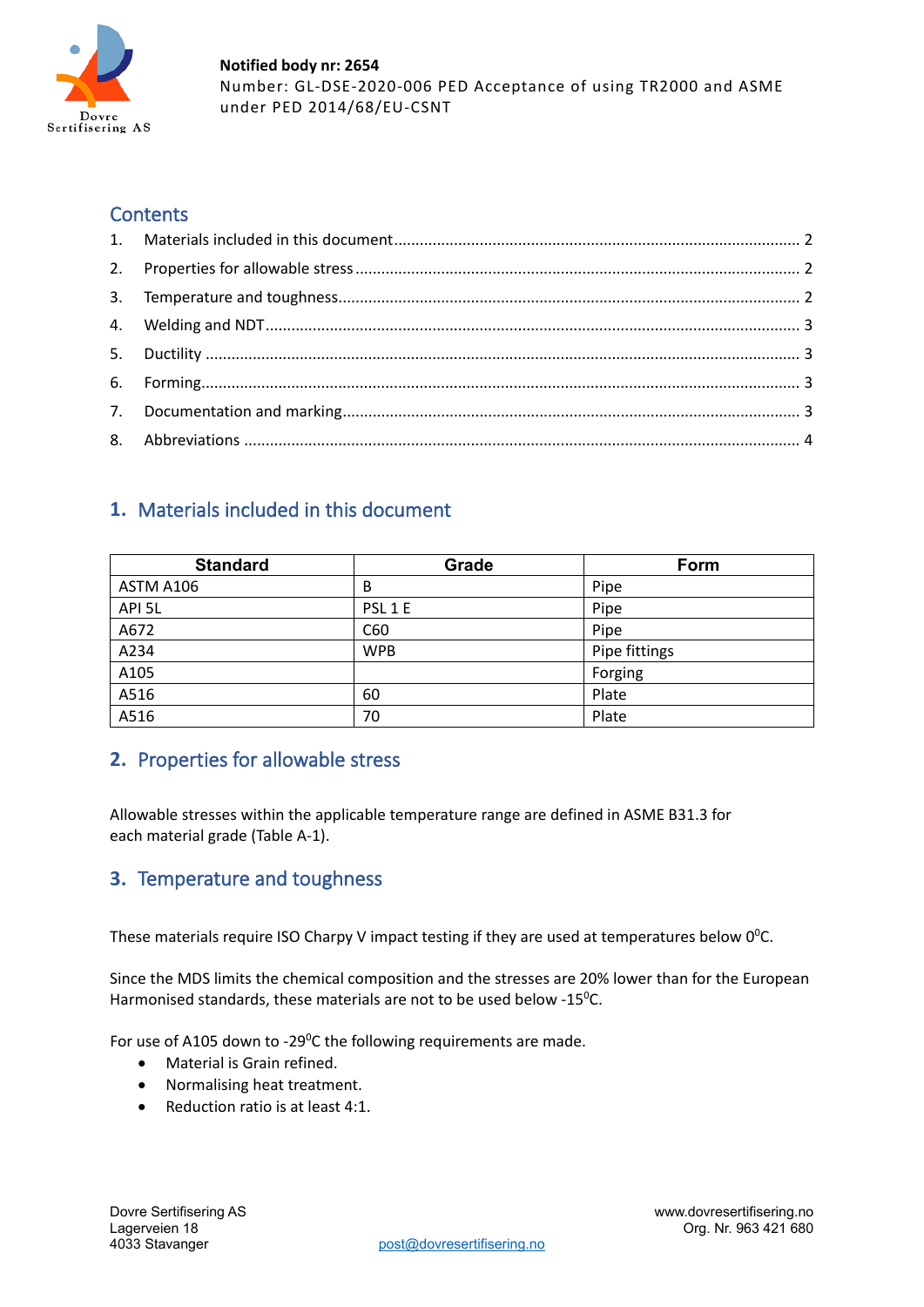

**Notified body nr: 2654** Number: GL-DSE-2020-006 PED Acceptance of using TR2000 and ASME under PED 2014/68/EU-CSNT

## <span id="page-2-0"></span>**4.** Welding and NDT

If materials are used for welding there are restrictions with respect to C, S, P and the defined CE found in EN13480

The weldability is sufficient.

Welding procedures and operators

Directive 2014/68/EU §3.1.2 requires that for equipment in Category II, III and IV the operating procedures and operators are qualified by a recognised third-party organisation within the European Community or a Notified Body. Dovre Sertifisering AS has Notified Body number 2654.

NDT personnel

Directive 2014/68/EU §3.1.3 requires that NDT personnel is qualified. For pressure equipment in categories III and IV, the personnel shall be approved by a third-party organisation recognised by a Member State pursuant to article 20.

#### <span id="page-2-1"></span>**5.** Ductility

The Directive 2014/68/EU §7.5 requires a steel sufficiently ductile. Elongation after rupture is no less than 14 % at a temperature not higher than the lowest scheduled operating temperature as mentioned under §3 of this document.

All the specified materials have minimum ductility exceeding 14% thus, fulfilling the Directive 2014/68/EU ductility requirements

#### <span id="page-2-2"></span>**6.** Forming

The bending radius shall not be less than 3 times the outer pipe diameter. This is required to reduce the risk for strain ageing.

#### <span id="page-2-3"></span>**7.** Documentation and marking

The inspection documentation in accordance with EN 10204:2004 is specified in the MDS. All MDS's require marking of the material ensuring full traceability to the melt.

The requirements in the Directive 2014/68/EU are found fulfilled.